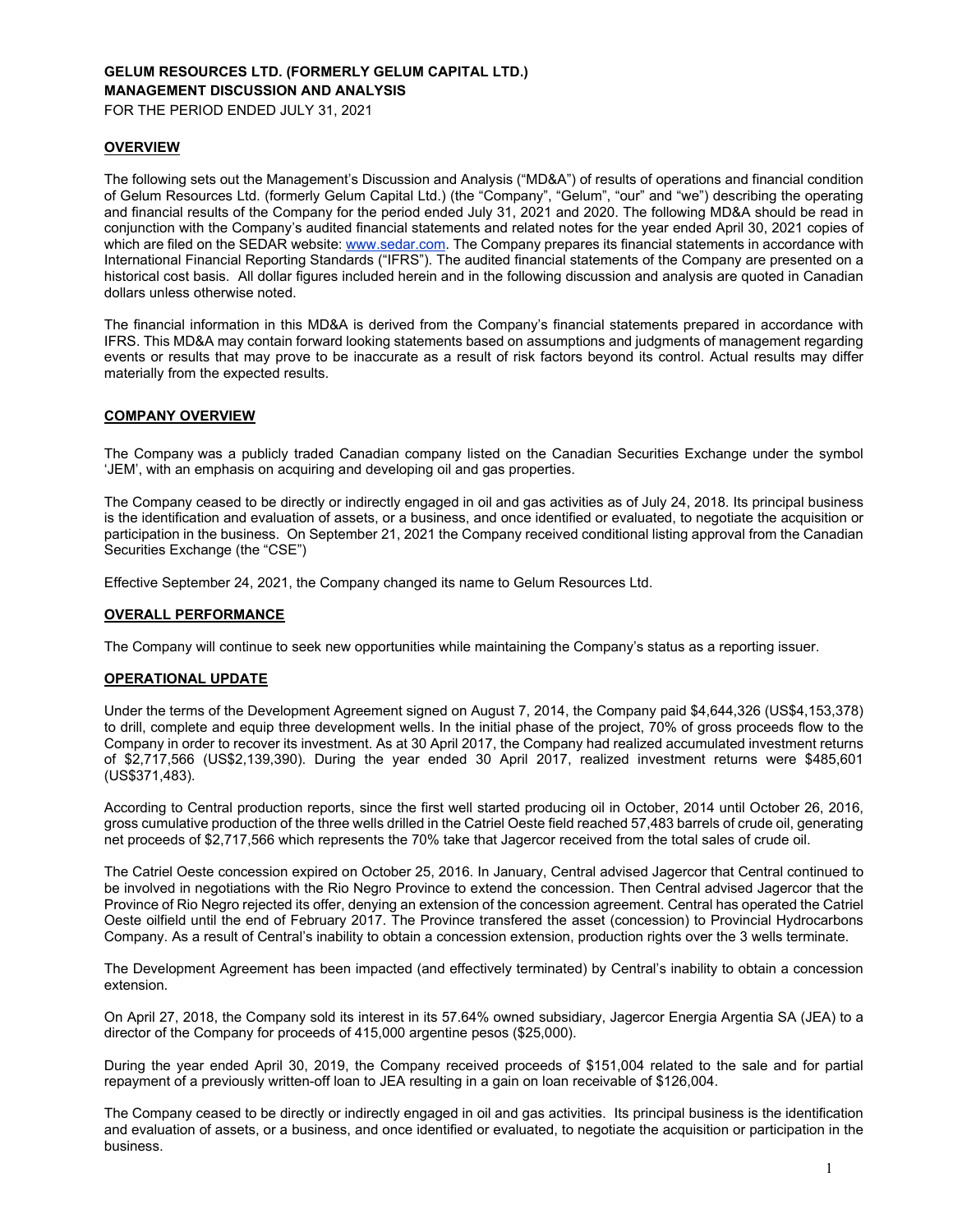The Company has identified and acquired the Eldorado Gold Property (the "Property") is located within the Bralorne-Bridge River Gold District in south-central British Columbia. On March 24, 2021 the Company entered into an option agreement to acquire 50% ownership interest in and to the Property and form a joint venture with the Optionor in respect of the Property, with the ability of the Company to acquire an additional 30% interest in the Property.

## **Eldorado Gold Property**

The Eldorado Gold Property is located 22 kilometres north of the Bralorne mine, and 17 kilometres North of the community of Gold Bridge. The 7360 hectare property covers multiple polymetallic Minfile listings and two past producing, small-scale mines that form the northern extent of the Bridge River - Bralorne/Pioneer orogenic gold system. It is underlain by the same rock units and lies along one of the main faults tied to mineralization within the system. Orogenic gold occurs in polymetallic sulphide veins and vein stockwork within broad quartz-carbonate alteration within the Eldorado granodiorite stock and surrounding volcanic, sedimentary, and serpentinized ultramafic rocks. These units are complexly juxtaposed along numerous faults associated with regional-scale structures linked to gold mineralization in the region.

The most recent drilling on the property in 2011 by GFE Exploration Corporation (five holes totaling 1379 metres) intersected numerous, widespread intervals of gold mineralization, including 1.22 metres of 32.6 g/t Au (0.94m true thickness) at 292 metres down-hole, where visible gold occurs within a quartz- carbonate-sulphide vein. This in turn occurs within a broader mineralized zone of 25.6 metres of 2.19 g/t Au between 270.58 - 296.18 metres.

In order to earn a 50% interest in the property, the Company must pay an aggregate \$600,000 to the optionors and issue up to 2,800,000 common shares, a further 30% can be earned paying to the optionors \$800,000 and issuing up to 2,400,000 common shares. In order to complete the 80% ownership during the five-year option period the company will conduct exploration expenditures totaling \$4,250,000.

The Company entered into an agreement to acquire the Roxey claims. The claims are contiguous to the Eldorado Gold Property within the Bralorne-Bridge River Gold District in south-central British Columbia. In order to acquire a 100% right, title and interest in and to the mineral claims, the Company issued 4,000,000 common shares in the capital stock of the Company on August 12, 2021.

### *Qualified Person*

John Drobe, P.Geo., a qualified person as defined by NI 43-101, has reviewed the scientific and technical information and has approved the disclosure herein. Mr. Drobe is not independent of the Company as he is a consultant of the Company

# **RESULTS OF OPERATIONS**

The Company reported net loss and comprehensive loss of \$116,723 for the period ended July 31, 2021 (2020 –\$17,785).

The Company's operating expenses for the period ended July 31, 2021, included the following:

Consulting expense of \$30,000 (2020 - \$nil) increased due to the activities of the Company increasing to acquire various mineral property claims and increased need to expand management support.

General & administrative of \$12,108 (2020 - \$7,496), Office expense \$4,056 (2020 - \$nil) and Property investigation \$6,344 (2020 - \$nil) has increased compared to the same period of the previous year mainly due to increased office administration fees charged by Marval Office Management Ltd for services rendered.

Professional fees of \$38,018 (2020 - \$nil) has increased due to the increase of activities of the Company which include mineral property acquisitions, financings, convertible note conversion and CSE re-listing application.

Interest expense of \$5,326 (2020 - \$5,041) and accretion expense of \$11,192 (2020 - \$5,248) related to convertible notes and loan payable.

# **SUMMARY OF ANNUAL RESULTS**

The following is a summary of the Company's financial results for the three most recently completed financial years:

| Year ended April 30                | 2021      | 2020      | 2019      |
|------------------------------------|-----------|-----------|-----------|
| Net loss                           | \$165,628 | \$158,813 | \$1,493   |
| Loss per share - basic and diluted | \$0.03    | \$0.03    | \$0.00    |
| Total assets                       | \$89,262  | \$16,061  | \$87,481  |
| Short-term liabilities             | \$138,653 | \$527.041 | \$481,268 |
| Long-term liabilities              | \$263,651 | \$215,582 | \$173,962 |
| Cash dividends declared per share  | \$Nil     | \$Nil     | \$Nil     |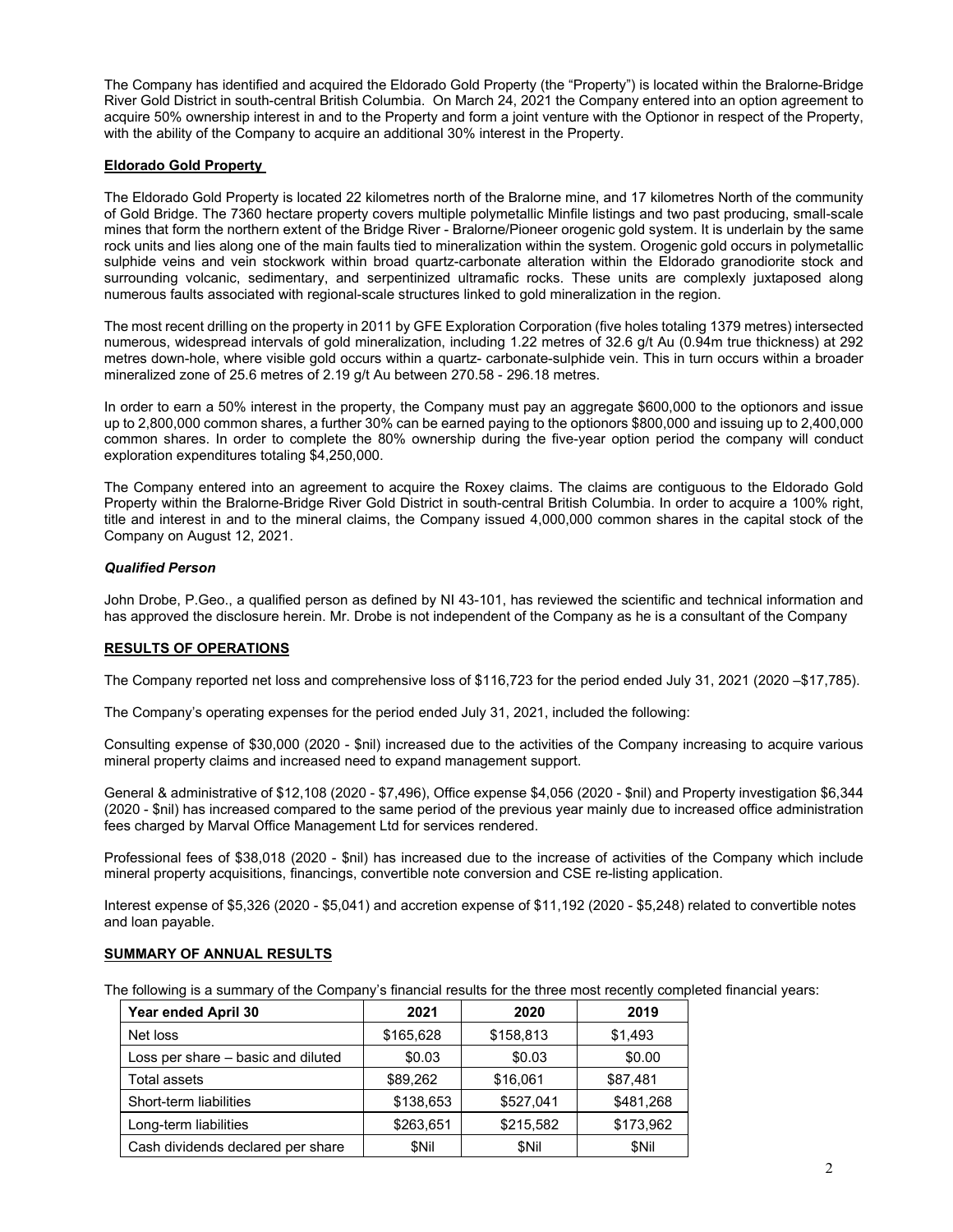During the year ended April 30, 2019, the Company focused on seeking new opportunities and working towards maintaining the Company's status as a reporting issuer. The statement of loss and comprehensive loss reflects the decrease in operations for the year ended April 30, 2019. The Company recorded a gain on the recovery of loan receivable \$126,004.

During the year ended April 30, 2020, the Company focused on seeking new opportunities and working towards maintaining the Company's status as a reporting issuer. The statement of loss and comprehensive loss reflects the decrease in operations for the year ended April 30, 2020.

During the year ended April 30, 2021, the Company focused on acquiring the Eldorado Gold Project and maintaining the Company's status as a reporting issuer. The statement of loss and comprehensive loss reflects the increase in operations for the year ended April 30, 2021.

# **SUMMARY OF QUARTERLY RESULTS**

The following is a summary of the Company's financial results for the eight most recently completed quarters:

| For the quarter ended                         | <b>July 31.</b><br>$2021 - Q12022$ | Apr 30,<br>2021 – Q4 2021 | Jan 31,<br>$2021 - Q32021$ | Oct 31,<br>$2020 - Q222021$ |
|-----------------------------------------------|------------------------------------|---------------------------|----------------------------|-----------------------------|
| Net income (loss)                             | (\$116,723)                        | (\$74,087)                | (\$39,322)                 | (\$34,434)                  |
| Earnings (loss) per share – basic and diluted | (\$0.01)                           | (\$0.01)                  | (S0.01)                    | (\$0.01)                    |
| For the quarter ended                         | <b>July 31,</b><br>$2020 - Q12021$ | Apr 30,<br>2020 - Q4 2020 | Jan 31,<br>$2020 - Q32020$ | Oct 31.<br>$2019 - Q22020$  |
| Net income (loss)                             | (\$17,785)                         | (\$73,075)                | $(\$20,740)$               | $($ \$34,340)               |
| Earnings (loss) per share - basic and diluted | (\$0.00)                           | (\$0.02)                  | (\$0.00)                   | $($ \$0.00)                 |

The net loss in the quarters ended January 31, 2021, October 31, 2020, July 31, 2020, April 30, 2020, January 31, 2020, January 31, 2020, April 30, 2019, January 31, 2019 and January 31, 2019 were primarily due to decreased operations due to the sale of JEA in the year ending April 30, 2018. The net income in the quarter ended January 31, 2019 was primarily due to decreased operating costs associated with the sale of JEA and the receipt of previously expensed loan receivables of \$126,004. The quarter ended April 30, 2021 and July 31, 2021 primarily consisted of increased costs associated with the acquisition of the Eldorado Gold Property and preparing for re-listing on the CSE.

### **LIQUIDITY AND CAPITAL RESOURCES**

As of July 31, 2021, the Company had a working capital surplus (deficit) of \$549,480 (2020 – (\$510,980)) and cash of \$704,411 (2020 - \$2,253). The increase in cash is explained during the thee months ended July 31, 2021, by private placement financings totaling \$818,300 (2020 - \$Nil).

### **Share transactions:**

During the three months ended July 31, 2021 the Company issued the following:

a) On July 22, 2021, the Company closed a non-brokered private placement of 8,450,000 units at \$0.10 per unit (the "Offering") for gross proceeds of \$845,000. Each unit consisted of one common share in the capital of the Company and two separate one-half (1/2) of one common share purchase warrants (a "1/2 Warrant A" and a "1/2 Warrant B") and, respectively, each whole warrant, a "Warrant A" and a "Warrant B", and collectively the "Warrants".

Each whole Warrant A entitles the holder to purchase one common share in the capital of the Company at an exercise price of \$0.25 per share for a period of 24 months from issuance and, each whole Warrant B entitles the holder to purchase one common share in the capital of the Company at an exercise price of \$0.50 per share for a period of 24 months from issuance. No value was attributed to the warrant component of the units issued

The Offering closed in three separate tranches, issuing 3,350,000 units on June 28, 2021, 5,000,000 units on July 6, 2021 and 100,000 units on July 14, 2021. The Company paid finders' fees of \$21,700, issued 217,000 finders' warrants exercisable at a price of \$0.25 until June 28, 2021 the fair value of the finders' warrants was determined to be \$6,646 using the Black-Scholes option pricing model with the following inputs: i) exercise price: \$0.25; ii) share price: \$0.10; iii) term: 2 years; iv) volatility: 100%; v) discount rate: 0.44%.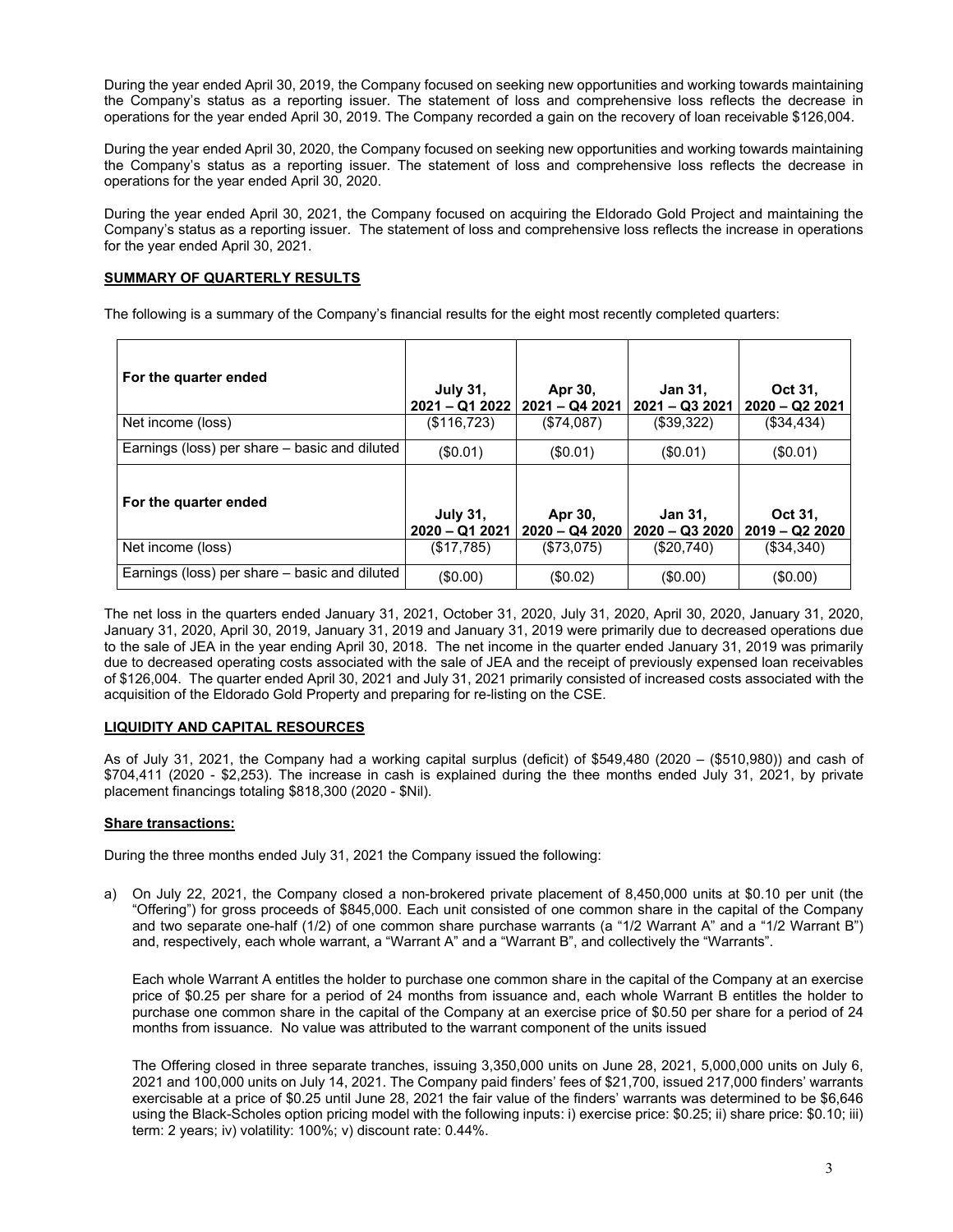b) On July 13, 2021, the Company completed the conversion of convertible notes by issuing 5,380,274 common shares at a price of \$0.05 and 5,380,274 common share purchase warrants exercisable at \$0.06 for one year. No value was attributed to the warrant component of the units issued.

During the three months ended July 31, 2020 the Company did not issue common shares.

#### **Cash Flow Activities:**

During the three months ended July 31, 2021, cash used in operating activities was \$79,571 compared to \$7,035 used during the three months ended July 31, 2020. Cash from financing activities was \$818,300 compared to \$Nil from the three months ended July 31, 2020. Cash used in financing activities was \$39,117 compared to \$nil from the three months ended July 31, 2020. The Company completed a private placement financing totaling \$818,300 during the period net of share issuance costs. Additionally, operating costs have increased due to the activity surrounding the acquisition of the Eldorado property and the re-listing application of the Company to the CSE.

#### **OUTSTANDING SHARES**

#### **Outstanding Share Data**

As at July 31, 2021 there were 24,107,328 common shares outstanding.

As at the date of this report, there were 29,207,328 common shares outstanding.

As at July 31, 2021, there were 150,000 share options.

As at the date of this report, there were 150,000 share options.

As at July 31, 2021, there were 14,597,280 warrants outstanding.

As at the date of this report, there were 15,430,274 warrants outstanding.

|                       | Number of shares Share capital |             |  |
|-----------------------|--------------------------------|-------------|--|
| Balance July 31, 2021 | 24.107.328                     | \$8.885.862 |  |

#### **OFF-BALANCE SHEET ARRANGEMENTS**

The Company has no off-balance sheet arrangements as at July 31, 2021 or as of the date of this report.

#### **TRANSACTIONS WITH RELATED PARTIES**

The amounts due to/from related parties are amounts due to the directors and officers. The balances are unsecured, noninterest bearing and have no specific terms for repayment. These transactions are in the normal course of operations and have been valued in these financial statements at the exchange amount, which is the amount of consideration established and agreed to by the related parties.

No stock options were granted to related parties during the three months ended July 31, 2021 or July 31, 2020.

The Company transacted with the following related parties:

- **(a)** Stephen Brohman is the Company's CFO. He is a principal of Donaldson Brohman Martin CPA Inc. ("DBM CPA") and Oakside Advisory Ltd. ("Oakside") both firms in which he has significant influence. DBM CPA and Oakside provide the Company with accounting services.
- **(b)** Shares to be issued include incentive bonus payable to compensate the former Chief Executive officer payable in 36,500 common shares at a price of \$0.80 per share. Issuance pending since 2016.
- **(c)** On October 14, 2017, convertible notes were issued to two directors, Hendrik Van Alphen and Robert Kopple. These notes have been converted as at July 13, 2021.
- **(d)** Marla Ritchie is the Company's Corporate secretary and Hendrik Van Alphen is the Company's director. They share control of Marval Office Management Ltd., ("Marval") in which they have significant influence. Marval provides office administration services to the Company on a shared cost basis.
- **(e)** David Smith is the Company's President and Interim Chief Executive Officer. He is the spouse to the owner of Lucas Investments Ltd. ("Lucas"), a company in which he has significant influence.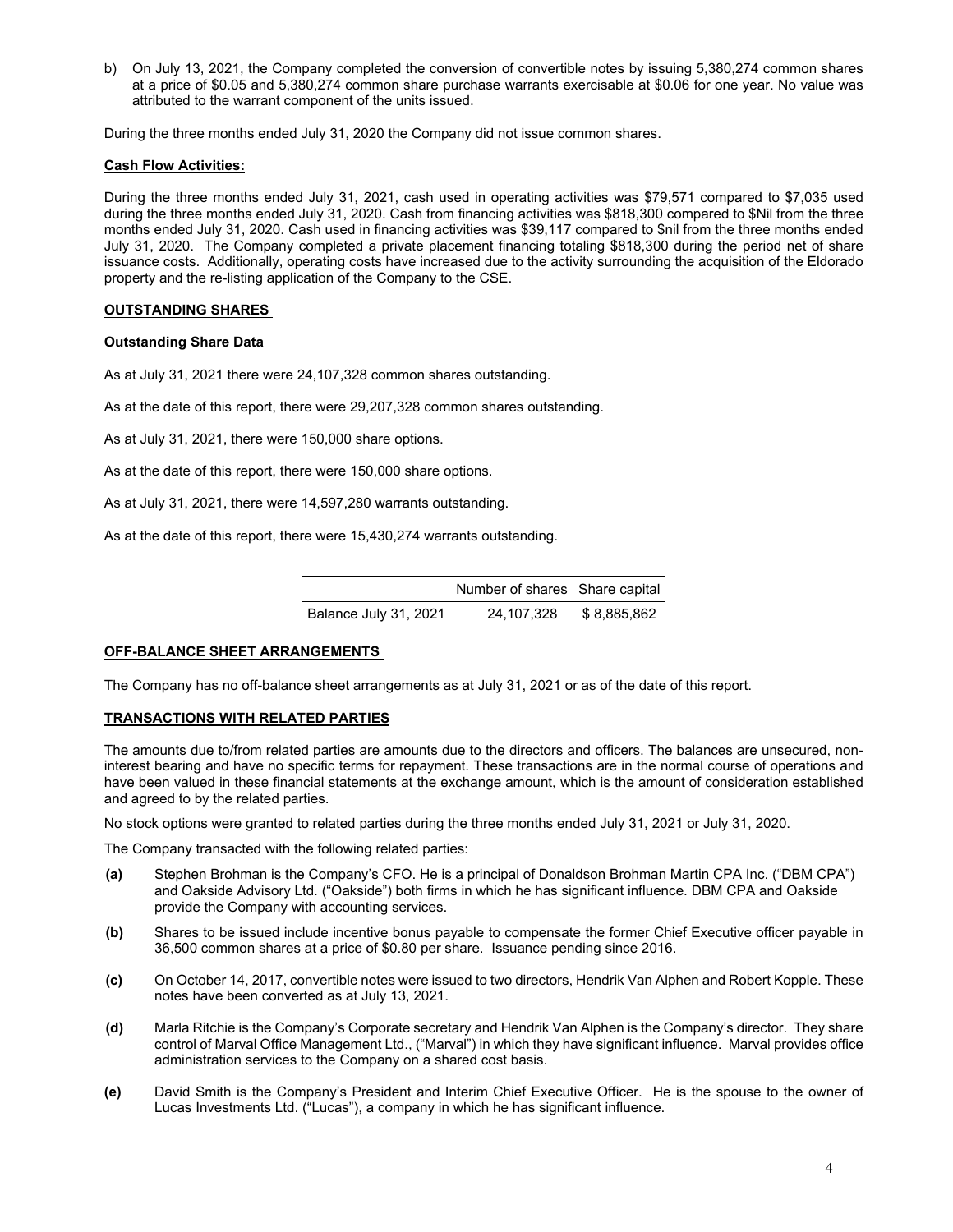The aggregate value of transactions and outstanding balances with key management personnel and Directors and entities over which they have control or significant influence were as follows:

|                    | <b>Transactions</b> | Transactions   | <b>Balances</b> | Balances    |
|--------------------|---------------------|----------------|-----------------|-------------|
|                    | 3 months ended      | 3 months ended | outstanding     | outstanding |
|                    | <b>July 31.</b>     | July 31.       | July 31,        | April 30,   |
|                    | 2021                | 2020           | 2021            | 2021        |
|                    |                     |                |                 | \$          |
| <b>DBMCPA</b>      | 5,000               | 2,000          | 31,700          | 26,700      |
| Marval             | 19,548              |                | 9,929           |             |
| Lucas              | 13,500              | -              | 10.500          |             |
| Hendrik Van Alphen |                     |                | 388             | 6,038       |
| Marla Ritchie      | 7,500               |                | 600             |             |
|                    | 45.548              | 2.000          | 53.117          | 32.738      |

All related party balances are unsecured and are due upon demand without interest.

The transactions with the key management personnel and Directors are included in operating expenses as follows:

- (a) Professional fees
	- Includes the accounting services of Company's CFO, Stephen Brohman, charged to the Company by DBM; and
	- Includes the corporate secretary services of Marla Ritchie.
- (b) General and administrative expenses, Office expenses and Property investigation - Includes the administrative services charged to the Company by Maval.
- (c) Consulting expense and share issuance costs
	- Includes the services charged to the Company by Lucas.

### **CRITICAL ACCOUNTING ESTIMATES**

The Company makes estimates and assumptions about the future that affect the reported amounts of assets and liabilities. Estimates and judgments are continually evaluated based on historical experience and other factors, including expectations of future events that are believed to be reasonable under the circumstances.

In the future, actual experience may differ from these estimates and assumptions. The effect of a change in an accounting estimate is recognized prospectively by including it in comprehensive income in the year of the change, if the change affects that year only, or in the year of the change and future years, if the change affects both.

Information about critical judgments in applying accounting policies that have the most significant risk of causing material adjustment to the carrying amounts of assets and liabilities recognized in the financial statements within the next financial year are discussed in the audited financial statements.

#### **RISKS AND UNCERTAINTIES**

The Company believes that the following risks and uncertainties may materially affect its success.

#### **Limited Operating History**

The Company has no history of business or exploitation operations, revenue generation or production history. The Company was incorporated on June 8, 1987 and has not yet generated a significant profit from its activities. The Company is subject to all of the business risks and uncertainties associated with any new business enterprise, including the risk that it will not achieve its growth objective. The Company anticipates that it may take several years to achieve positive free cash flow.

### **Credit risk**

Credit risk is the risk of an unexpected loss if a customer or counterparty to a financial instrument fails to meet its contractual obligations and arises primarily from the Company's cash. The Company manages its credit risk relating to cash by dealing with only with highly-rated financial institutions. As a result, credit risk is considered insignificant.

#### **Currency Risk**

Currency risk is the risk to the Company's earnings that arises from fluctuations of foreign exchange rates and the degree of volatility of these rates.

### **Interest rate risk**

The Company is exposed to interest rate risk because of fluctuating interest rates. Fluctuations in market rates do not have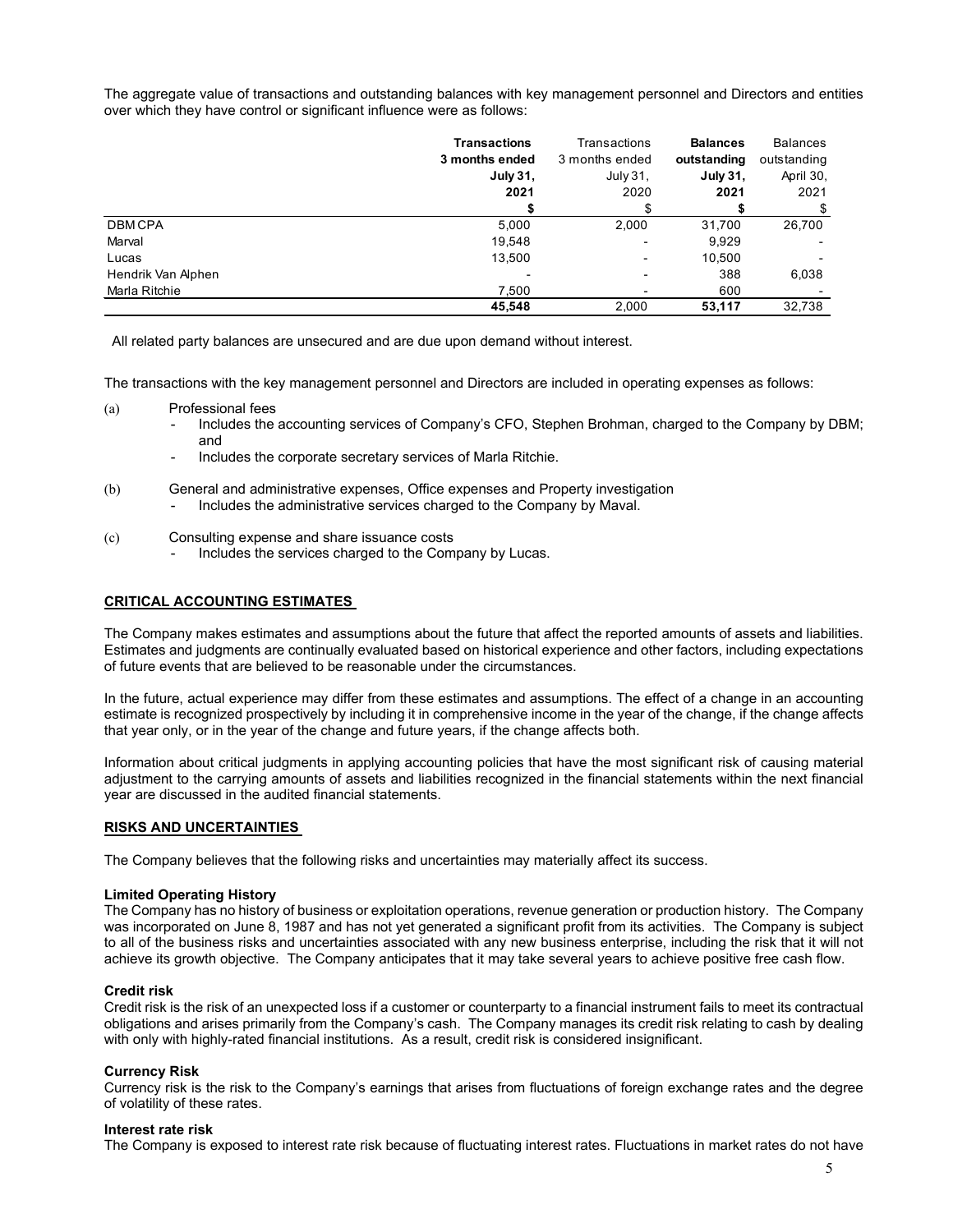a significant impact on the Company's operations due to the short term to maturity and no penalty cashable feature of its cash. For the three months ended July 31, 2021 every 1% fluctuation in interest rates up or down would have an insignificant impact.

### **Substantial Capital Requirements and Liquidity**

No assurances can be given that the Company will be able to raise the additional funding that may be required. Debt financing, if available, may also involve restrictions on financing and operating activities. There is no assurance that additional financing will be available on terms acceptable to the Company or at all. If the Company is unable to obtain additional financing as needed, it may be required to reduce the scope of its operations or anticipated expansion.

The Company manages liquidity risk by maintaining an adequate level of cash and cash equivalents to meet its ongoing obligations. The Company continuously reviews its actual expenditures and forecast cash flows and matches the maturity dates of its cash and cash equivalents to capital and operating needs. The Company has been successful in raising equity financing in the past; however, there is no assurance that it will be able to do so in the future.

### **Financing Risks and Dilution to Shareholders**

The Company will have limited financial resources. There can be no assurance that the Company will be able to obtain adequate financing in the future or that such financing will be available on favorable terms or at all. It is likely such additional capital will be raised through the issuance of additional equity, which will result in dilution to the Company's shareholders.

### **Reliance on Management and Dependence on Key Personnel**

The success of the Company will be largely dependent upon on the performance of the directors and officers and the ability to attract and retain key personnel. The loss of the services of these persons may have a material adverse effect on the Company's business and prospects. The Company will compete with numerous other companies for the recruitment and retention of qualified employees and contractors. There is no assurance that the Company can maintain the service of its directors and officers or other qualified personnel required to operate its business. Failure to do so could have a material adverse effect on the Company and its prospects.

# **Litigation**

The Company and/or its directors may be subject to a variety of civil or other legal proceedings, with or without merit.

# **FORWARD-LOOKING STATEMENTS**

This MD&A contains forward-looking statements. Forward-looking statements are projections of events, revenues, income, future economic performance or management's plans and objectives for future operations. In some cases, you can identify forward-looking statements by the use of terminology such as "may", "should", "expects", "plans", "anticipates", "believes", "estimates", "predicts", "potential" or "continue" or the negative of these terms or other comparable terminology. Examples of forward-looking statements made in this MD&A include statements about the Company's business plans; the costs and timing of its developments; its future investments and allocation of capital resources; success of exploration activities; requirements for additional capital; government regulation of mining operations. These statements are only predictions and involve known and unknown risks, uncertainties and other factors, including: general economic and business conditions, fluctuations in worldwide prices and demand for minerals; our lack of operating history; the actual results of current exploration activities; conclusions or economic evaluations; changes in project parameters as plans continue to be refined; possible variations in grade and or recovery rates; failure of plant, equipment or processes to operate as anticipated; accidents, labor disputes or other risks of the oil & gas industry and mineral property exploration industry; delays in obtaining government approvals or financing or incompletion of development or construction activities, any of which may cause our or our industry's actual results, levels of activity, performance or achievements to be materially different from any future results, levels of activity, performance or achievements expressed or implied by these forward-looking statements.

The Company has no working interest in any Property and does not claim to report any reserves, resources other than reserves or measurements thereof. Gelum´s interest was limited to a funding agreement in the form of the Agreement entered into with Central which has been terminated.

Any references in this MD&A to test rates, flow rates, initial and/or final raw test or production rates, early production, test volumes behind pipe and/or "flush" production rates are useful in confirming the presence of hydrocarbon, however, such rates are not necessarily indicative of long-term performance or of ultimate recovery. Readers are cautioned not to place reliance on such rates in calculating the aggregate production for Gelum or its partners.

All calculations converting natural gas to barrels of oil equivalent ("boe") have been made using a conversion ratio of six thousand cubic feet (six "Mcf") of natural gas to one barrel of oil, unless otherwise stated. The use of boe may be misleading, particularly if used in isolation, as the conversion ratio of six Mcf of natural gas to one barrel of oil is based on an energy equivalency conversion method primarily applicable at the burner tip and does not represent a value equivalency at the wellhead.

While these forward-looking statements and any assumptions upon which they are based are made in good faith and reflect our current judgment regarding the direction of the Company's business, actual results will almost always vary, sometimes materially, from any estimates, predictions, projections, assumptions or other future performance suggested herein. Except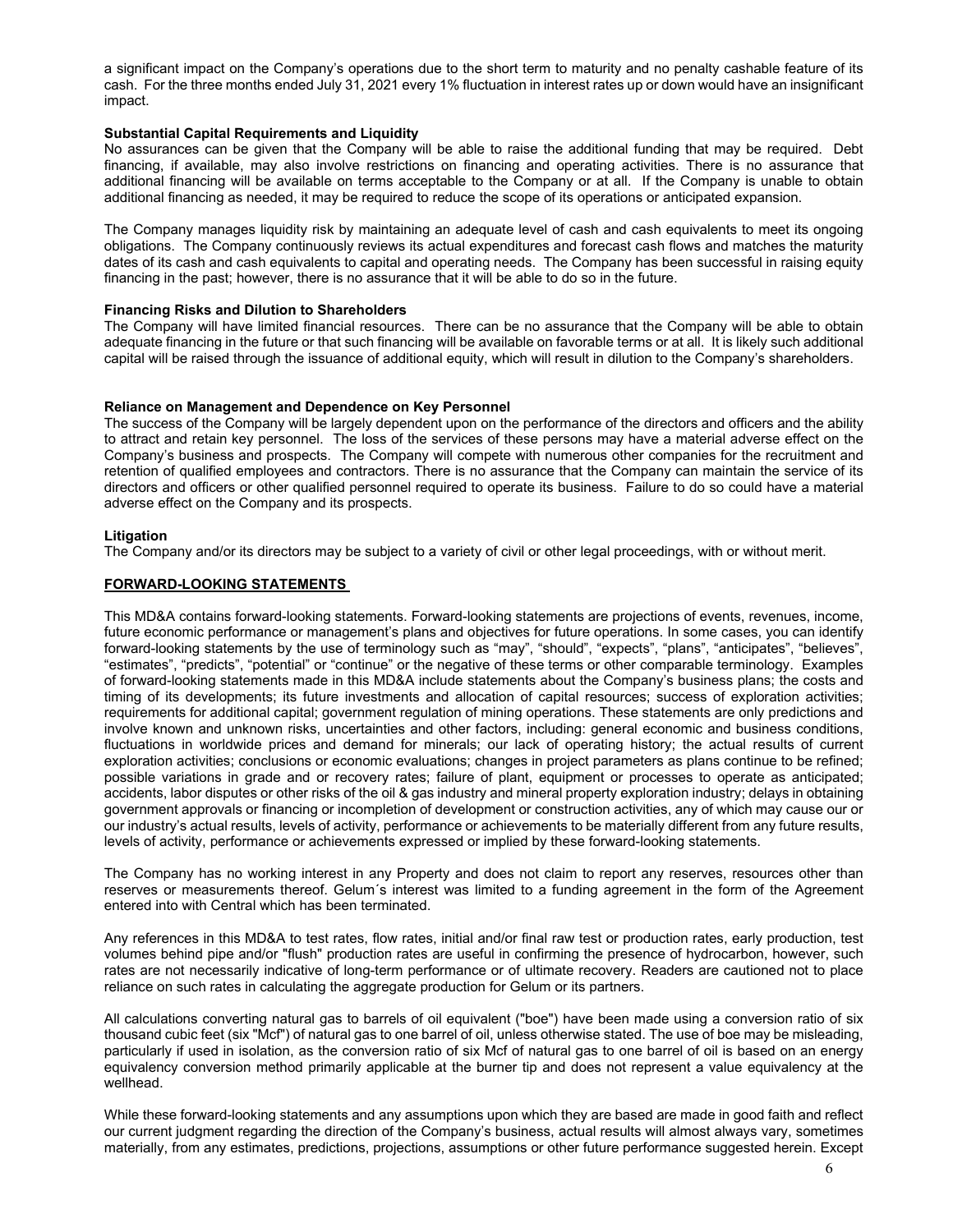as required by applicable law, including the securities laws of the Canada, the Company does not intend to update any of the forward-looking statements to conform these statements to actual results.

# **MANAGEMENT'S REPORT ON INTERNAL CONTROLS OVER FINANCIAL REPORTING**

In connection with Exemption Orders issued in November 2007 by each of the securities commissions across Canada, the Chief Executive Officer ("CEO") and Chief Financial Officer ("CFO") of the Company will file a Venture Issuer Basic Certificate with respect to the financial information contained in the unaudited interim financial statements and the audited annual financial statements and respective accompanying MD&A.

In contrast to the certificate under National Instrument ("NI") 52-109 (Certification of Disclosure in Issuer's Annual and Interim Filings), the Venture Issuer Basic Certification includes a 'Note to Reader' stating that the CEO and CFO do not make any representations relating to the establishment and maintenance of disclosure controls and procedures and internal control over financing reporting, as defined in NI 52-109.

## **FINANCIAL AND OTHER INSTRUMENTS**

The Company's financial instruments consist of cash, amounts receivable, trade and other payables and due to related parties and convertible note.

The carrying value of cash, amounts receivable, trade and other payables and due to related parties, approximates their fair value because of the short-term nature of these instruments.

Convertible note is presented on an amortized cost basis and will be accreted to their face value at their effective interest rates, over the term to maturity.

Financial instruments measured at fair value on the statement of financial position are summarized into the following fair value hierarchy levels:

Level 1: quoted prices (unadjusted) in active markets for identical assets or liabilities.

Level 2: inputs other than quoted prices included within Level 1 that are observable for the asset or liability, either directly (i.e. as prices) or indirectly (i.e. derived from prices).

Level 3: inputs for the asset or liability that are not based on observable market data (unobservable inputs).

### *Management of financial risks*

The financial risk arising from the Company's operations are credit risk, liquidity risk, interest rate risk, currency risk and commodity price risk. These risks arise from the normal course of operations and all transactions undertaken are to support the Company's ability to continue as a going concern. The risks associated with these financial instruments and the policies on how to mitigate these risks were set out in the "Risks and Uncertainties" section on page 7. Management manages and monitors these exposures to ensure appropriate measures are implemented on a timely and effective manner.

Unless otherwise noted, it is management's opinion that the Company is not exposed to significant interest or commodity risk arising from these financial instruments.

### **DIRECTORS**

Certain directors of the Company are also directors, officers and/or shareholders of other companies that are similarly engaged in the business of acquiring, developing and exploring natural resource properties. Such associations may give rise to conflicts of interest from time to time. The directors of the Company are required to act in good faith with a view to the best interests of the Company and to disclose any interest they may have in any project opportunity of the Company. If a conflict of interest arises at a meeting of the board of directors, any director in a conflict will disclose his/her interest and abstain from voting in the matter(s). In determining whether or not the Company will participate in any project or opportunity, the directors will primarily consider the degree of risk to which the Company may be exposed and its financial position at the time.

# **OUTLOOK**

The Company's primary focus for the foreseeable future will be ongoing on the evaluation of possible projects related to acquire and development activities in mineral exploration projects.

### **OTHER REQUIREMENTS**

Additional disclosure of the Company's material documents, information circular, material change reports, new release, and other information can be obtained on SEDAR a[t www.sedar.com.](http://www.sedar.com/)